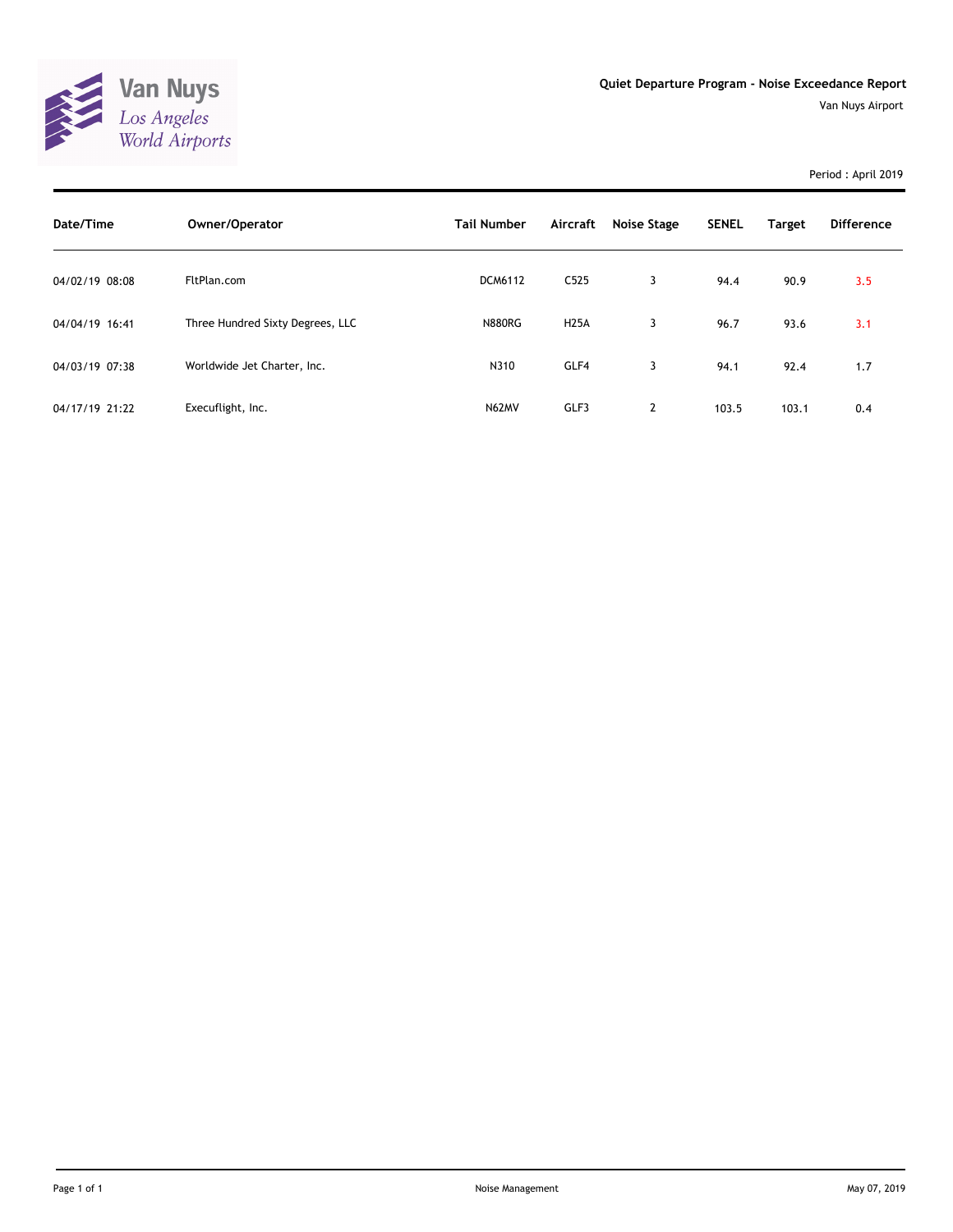

Period : April 2019

| Owner/Operator                          | <b>Departures Exceeding</b><br><b>Target Noise Level</b> | <b>Total Southbound</b><br><b>Jet Departures</b> |
|-----------------------------------------|----------------------------------------------------------|--------------------------------------------------|
| Three Hundred Sixty Degrees, LLC        | 1                                                        | 1                                                |
| Execuflight, Inc.                       | 1                                                        | 3                                                |
| FltPlan.com                             | 1                                                        | 16                                               |
| Worldwide Jet Charter, Inc.             | 1                                                        | 31                                               |
| 26 North Aviation, Inc.                 | $\mathbf 0$                                              | $\mathbf{1}$                                     |
| 5664 Chalon, LLC                        | 0                                                        | 1                                                |
| 719FH LLC                               | 0                                                        |                                                  |
| A SQUARED AVIATION LLC                  | 0                                                        |                                                  |
| <b>ADI Charter Services</b>             | 0                                                        |                                                  |
| Aero Jet Aviation I, Inc.               | 0                                                        |                                                  |
| Aero Way, Inc.                          | 0                                                        |                                                  |
| Aerolineas Ejecutivas, SA de CV         | 0                                                        |                                                  |
| Air Alsie A/S                           | 0                                                        |                                                  |
| Aircraft Services Group Inc             | 0                                                        |                                                  |
| ALLMAND BROS INC                        | 0                                                        |                                                  |
| ALPHACRAFT AIR LLC                      | 0                                                        |                                                  |
| AMERICAN AIRLINES Inc.                  | 0                                                        |                                                  |
| ANDERSON STEVEN C TRUSTEE               | 0                                                        |                                                  |
| ATI Jet, Inc.                           | 0                                                        |                                                  |
| Aviation Advisor, Inc.                  | 0                                                        |                                                  |
| <b>AVIATION ENTERPRISES INC</b>         | 0                                                        |                                                  |
| Aviation Leasing Company, LLC           | 0                                                        |                                                  |
| <b>Aviation Link Company</b>            | 0                                                        |                                                  |
| Axcess Aviation Maintenance Svcs., Inc. | 0                                                        |                                                  |
| Baker 4 Jets                            | 0                                                        |                                                  |
| Bank of America, N.A.                   | 0                                                        |                                                  |
| BIZAV AIRCRAFT MANAGEMENT LLC           | 0                                                        |                                                  |
| BRAVO BRAVO INVESTMENTS LLC             | 0                                                        |                                                  |
| <b>BRENMAR CORP</b>                     | 0                                                        |                                                  |
| Bright Premier Air Team, LLC            | 0                                                        |                                                  |
| <b>BSLCC-III LLC</b>                    | 0                                                        |                                                  |
| CARDINAL GLASS INDUSTRIES INC           | 0                                                        | 1                                                |
| CENTENNIAL FLIGHT CENTRE Ltd            | 0                                                        | $\mathbf{1}$                                     |
| Charlie Romeo, LLC                      | 0                                                        |                                                  |
| Cheyenne Air Cente                      | 0                                                        |                                                  |
| CHRISCOR AIR LLC                        | 0                                                        |                                                  |
| CI Jets                                 | 0                                                        |                                                  |
| <b>Cirrus Aviation Services</b>         | 0                                                        |                                                  |
| Citadel Panda Express, Inc.             | 0                                                        |                                                  |
| Citation Air, LLC                       | 0                                                        | 1                                                |
| COMAIR Inc.                             | 0                                                        | 1                                                |

The Van Nuys Airport Fly Friendly - Quiet Departure Program asks that operators of jet aircraft use manufacturer's or NBAA quiet departure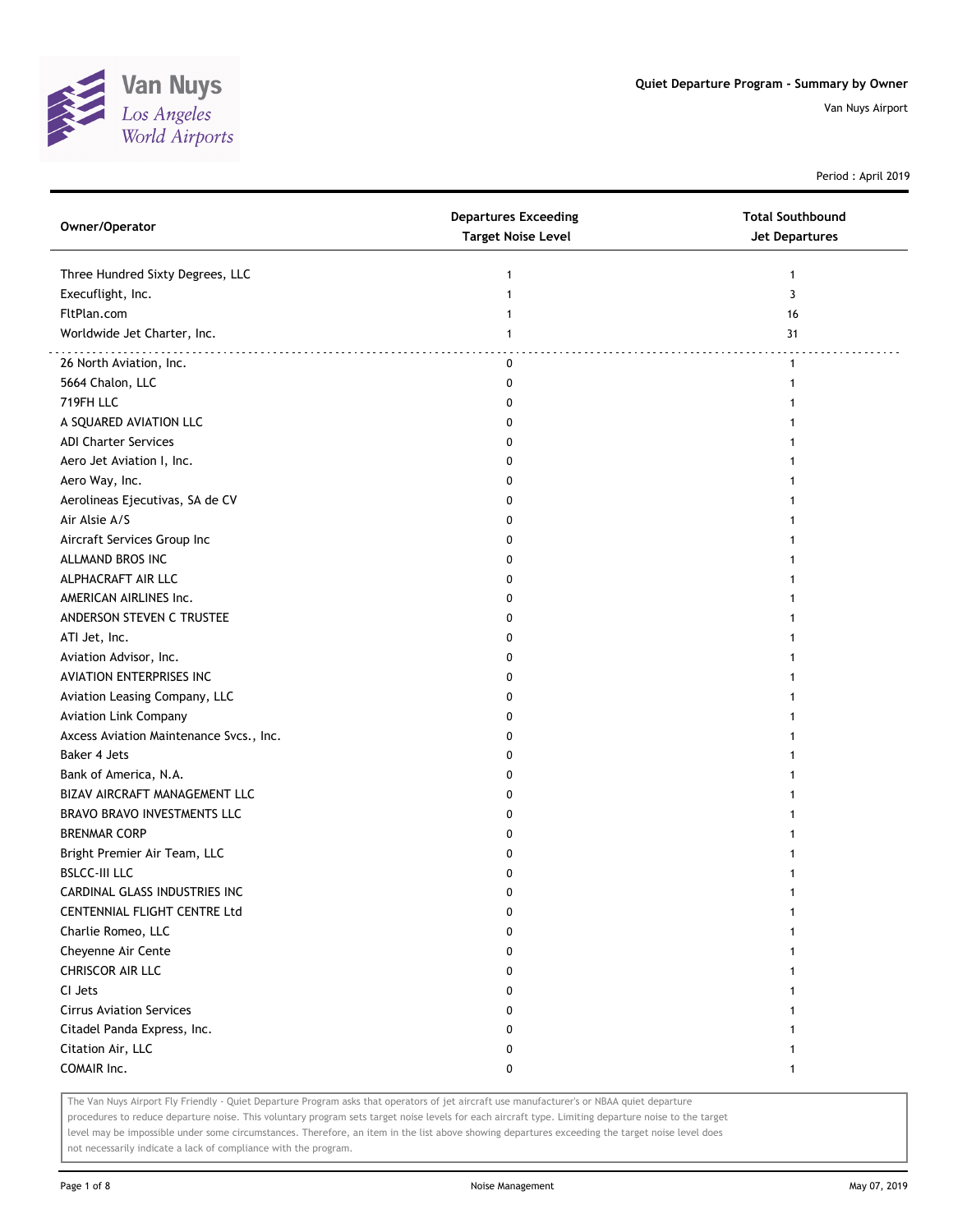

Period : April 2019

| Owner/Operator                              | <b>Departures Exceeding</b><br><b>Target Noise Level</b> | <b>Total Southbound</b><br><b>Jet Departures</b> |
|---------------------------------------------|----------------------------------------------------------|--------------------------------------------------|
| <b>COMMUTAIR</b>                            | 0                                                        | 1                                                |
| Contemporary Vista, LLC                     | 0                                                        |                                                  |
| Corporate Eagle Management Services Inc     | 0                                                        |                                                  |
| Custom Jet Charters, LLC                    | 0                                                        |                                                  |
| DB Aviation Inc                             | 0                                                        |                                                  |
| DCA LLC                                     | 0                                                        |                                                  |
| DD251, LLC                                  | 0                                                        |                                                  |
| DELAWARE TRUST CO TRUSTEE                   | 0                                                        |                                                  |
| Dr. Lokesh S. Tantuwaya, MD, Inc.           | 0                                                        |                                                  |
| DUMONT AIRCRAFT SALES LLC                   | 0                                                        |                                                  |
| EASYJET AIRLINE Co. Ltd                     | 0                                                        |                                                  |
| Echo Leasing, LLC                           | 0                                                        |                                                  |
| EIE Eagle Inc. Establishment                | 0                                                        |                                                  |
| EMS Industria Farmaceutica, Ltda.           | 0                                                        |                                                  |
| Energia Creadora, SA de CV                  | 0                                                        |                                                  |
| <b>EVENT HARDWARE LLC</b>                   | 0                                                        |                                                  |
| ExecuJet Europe AG                          | 0                                                        |                                                  |
| ExecuJet Middle East Co., LLC               | 0                                                        |                                                  |
| Executive Fliteways, Inc.                   | 0                                                        |                                                  |
| <b>EXPEDIENT VOYAGES LLC</b>                | 0                                                        |                                                  |
| FE 47, LLC                                  | 0                                                        |                                                  |
| Flying Mustang, LLC                         | 0                                                        |                                                  |
| Franklin-Templeton Travel, Inc.             | 0                                                        |                                                  |
| G1307 LLC                                   | 0                                                        |                                                  |
| GA Aircraft Sales, LLC                      | 0                                                        |                                                  |
| GainJet                                     | 0                                                        |                                                  |
| <b>Gama Aviation</b>                        | 0                                                        |                                                  |
| Gama Aviation Signature Aircraft Management | 0                                                        |                                                  |
| Gemini Air Group, LLC                       | 0                                                        |                                                  |
| Global Jetcare, Inc.                        | 0                                                        |                                                  |
| Golden State Jet, LLC                       | 0                                                        |                                                  |
| <b>GP FLIGHT GROUP LLC</b>                  | 0                                                        |                                                  |
| Grande Aviation, LLC                        | 0                                                        |                                                  |
| HAUGLAND GROUP AVIATION LLC                 | 0                                                        |                                                  |
| HAWKER 258297 LLC                           | 0                                                        |                                                  |
| HEATHROW ENTERPRISES LLC                    | 0                                                        |                                                  |
| Hubbard Broadcasting, Inc.                  | 0                                                        |                                                  |
| International Air Medical Services, Inc.    | 0                                                        |                                                  |
| Int'l Union of Operating Engineers          | 0                                                        |                                                  |
| Ivanhoe Capital Aviation, LLC               | 0                                                        |                                                  |
| J.W. Childs Associates, LP                  | 0                                                        | 1                                                |

The Van Nuys Airport Fly Friendly - Quiet Departure Program asks that operators of jet aircraft use manufacturer's or NBAA quiet departure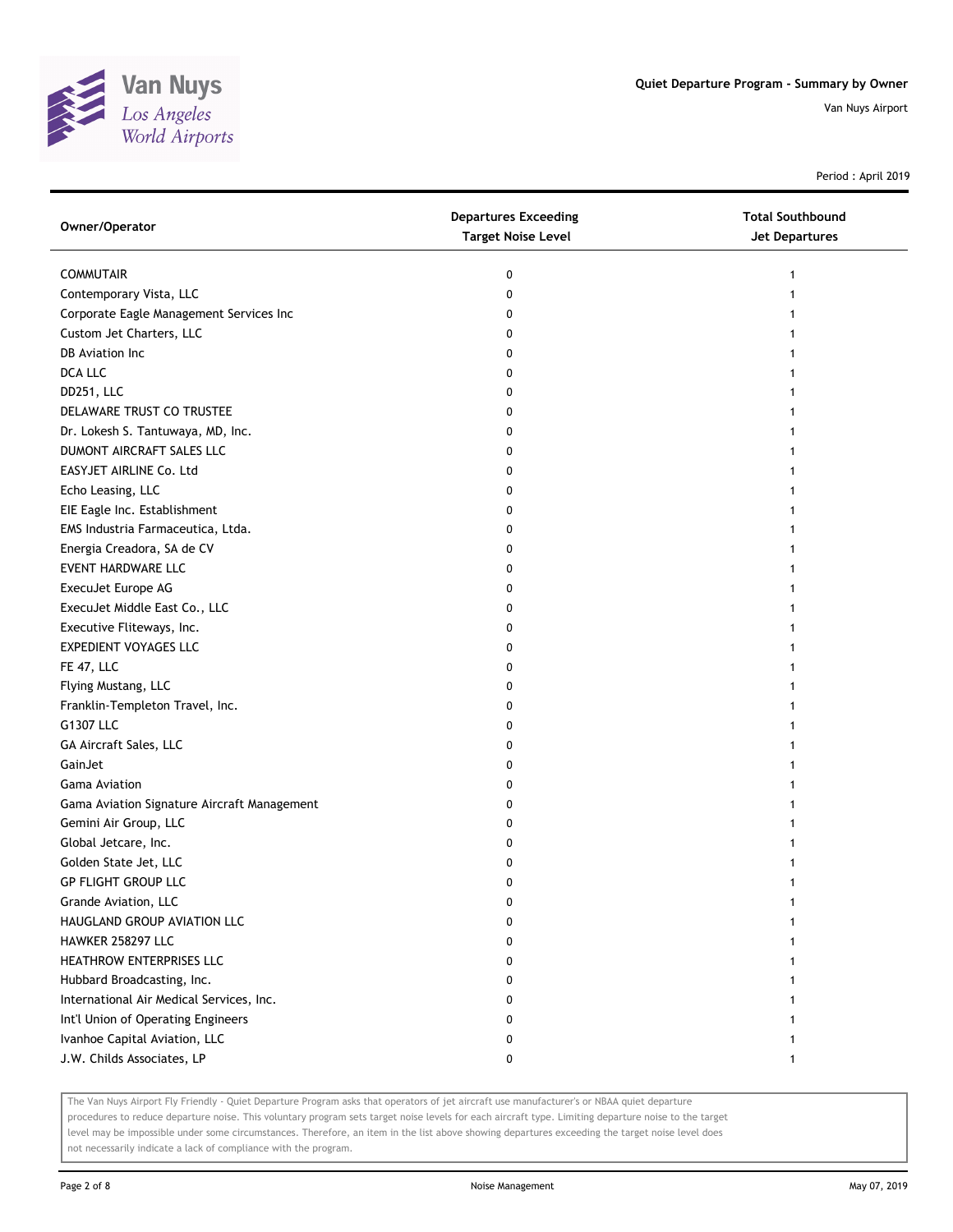

Period : April 2019

| Owner/Operator                       | <b>Departures Exceeding</b><br><b>Target Noise Level</b> | <b>Total Southbound</b><br><b>Jet Departures</b> |
|--------------------------------------|----------------------------------------------------------|--------------------------------------------------|
| JDR Management, LLC                  | 0                                                        | 1                                                |
| Jet Access Aviation, LLC             | 0                                                        |                                                  |
| Jet Greene, LLC                      | 0                                                        |                                                  |
| Jet Link Investments, Inc.           | 0                                                        |                                                  |
| Jet Logistics, Inc.                  | 0                                                        |                                                  |
| Jet Methods                          | 0                                                        |                                                  |
| Jet Set Aircraft, Inc.               | 0                                                        |                                                  |
| Jetscape Services, LLC               | 0                                                        |                                                  |
| JetSelect Aviation                   | 0                                                        |                                                  |
| JOHN R LAWSON ROCK & OIL INC         | 0                                                        |                                                  |
| Journey Aviation LLC                 | 0                                                        |                                                  |
| KAUFFMAN LAND & DEVELOPMENT LLC      | 0                                                        |                                                  |
| Landmark Aviation                    | 0                                                        |                                                  |
| Langham Developments, LLC            | 0                                                        |                                                  |
| LD SERVICES LLC                      | 0                                                        |                                                  |
| Leonard Green & Partners, LLC        | 0                                                        |                                                  |
| Lewis Aeronautical, LLC              | 0                                                        |                                                  |
| LFG Aviation 4 Inc                   | 0                                                        |                                                  |
| Live Oak Banking Company             | 0                                                        |                                                  |
| Macair, Inc.                         | 0                                                        |                                                  |
| Maine Aviation Aircraft Charter, LLC | 0                                                        |                                                  |
| MassMutual Asset Finance, LLC        | 0                                                        |                                                  |
| McDougal, Sheryl                     | 0                                                        |                                                  |
| MED AIR LLC                          | 0                                                        |                                                  |
| Meisner Aircraft Inc                 | 0                                                        |                                                  |
| Meridian Air Charter                 | 0                                                        |                                                  |
| Mid Oaks Investments, LLC            | 0                                                        |                                                  |
| Mobyhold, Ltd.                       | 0                                                        |                                                  |
| Mountain Aviation, Inc.              | 0                                                        |                                                  |
| MSG Aviation, LLC                    | 0                                                        |                                                  |
| Mueller Industries, Inc.             | 0                                                        |                                                  |
| Mustang 426NS, LLC                   | 0                                                        |                                                  |
| MUSTANG TWO LLC                      | 0                                                        |                                                  |
| Myco Industries, Inc.                | 0                                                        |                                                  |
| N36MU, LLC                           | 0                                                        |                                                  |
| N451CG LLC                           | 0                                                        |                                                  |
| N560LJ LLC                           | 0                                                        |                                                  |
| <b>N80080PK LLC</b>                  | 0                                                        |                                                  |
| NasJet                               | 0                                                        |                                                  |
| NetJets, Inc.                        | 0                                                        |                                                  |
| <b>NEXjet Corporation</b>            | 0                                                        |                                                  |

The Van Nuys Airport Fly Friendly - Quiet Departure Program asks that operators of jet aircraft use manufacturer's or NBAA quiet departure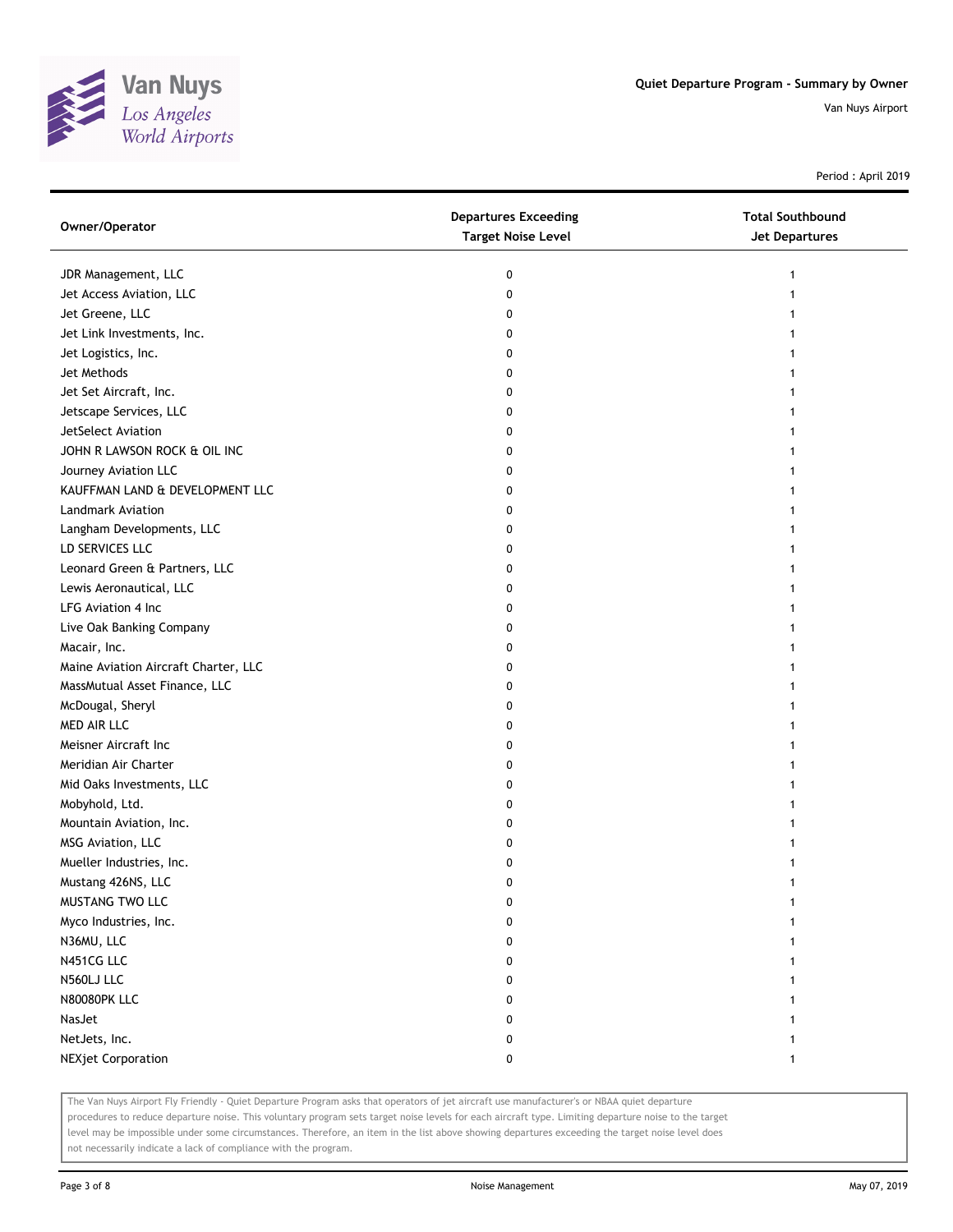

Period : April 2019

| Owner/Operator                    | <b>Departures Exceeding</b><br><b>Target Noise Level</b> | <b>Total Southbound</b><br><b>Jet Departures</b> |
|-----------------------------------|----------------------------------------------------------|--------------------------------------------------|
| NOODLEBOP INC                     | 0                                                        | 1                                                |
| NORTHWEST AIRLINES Inc.           | 0                                                        |                                                  |
| Olco Aviation, LLC                | 0                                                        | 1                                                |
| OVANS RONALD J                    | 0                                                        |                                                  |
| OVG Aviation, LLC                 | 0                                                        |                                                  |
| PIAILLC                           | 0                                                        |                                                  |
| PFAC LLC                          | 0                                                        |                                                  |
| PHENOM 300 LLC                    | 0                                                        |                                                  |
| Planecorp, SA de CV               | 0                                                        |                                                  |
| Platinum Equity, LLC              | 0                                                        |                                                  |
| Professional Airways, LLC         | 0                                                        |                                                  |
| Raynemen, LLC                     | 0                                                        |                                                  |
| RBC AVIATION LLC                  | 0                                                        |                                                  |
| Reno Flying Service               | 0                                                        | 1                                                |
| <b>REPUBLIC AIRLINES</b>          | 0                                                        |                                                  |
| Riava Investments, LLC            | 0                                                        | 1                                                |
| Richport Air, LLC                 | 0                                                        |                                                  |
| SAF Flight, LLC                   | 0                                                        |                                                  |
| Sage Air, LLC                     | 0                                                        |                                                  |
| SAIR LLC                          | 0                                                        |                                                  |
| Scott, D. Gregory                 | 0                                                        |                                                  |
| SERVISFIRST BANK                  | 0                                                        |                                                  |
| SEVASTOPOL-AVIA Ltd               | 0                                                        |                                                  |
| Short Hills Aviation              | 0                                                        |                                                  |
| Sirio Spa                         | 0                                                        |                                                  |
| Sky Trek Aviation, Inc.           | 0                                                        |                                                  |
| SPRING HOUSE INC                  | 0                                                        |                                                  |
| STARWEST AIR LLC                  | 0                                                        |                                                  |
| Sterling Aviation LLC (Wisconsin) | 0                                                        |                                                  |
| STONEPINE MANAGEMENT INC          | 0                                                        |                                                  |
| Summit Aviation, Inc              | 0                                                        |                                                  |
| Superior Air Charter, LLC         | 0                                                        |                                                  |
| SWIFT AIR LLC                     | $\pmb{0}$                                                | 1                                                |
| SWIRES THOM N                     | 0                                                        |                                                  |
| T3 WDF I LLC                      | 0                                                        |                                                  |
| TANGO WHISKEY AVIATION LLC        | 0                                                        |                                                  |
| TANNJETS AEROSPACE II LLC         | 0                                                        |                                                  |
| Templeton Assett Management, Ltd. | 0                                                        |                                                  |
| The JD Russell Company            | 0                                                        |                                                  |
| Threshold Technologies, Inc.      | 0                                                        |                                                  |
| Trigger Air, LLC                  | 0                                                        | 1                                                |

The Van Nuys Airport Fly Friendly - Quiet Departure Program asks that operators of jet aircraft use manufacturer's or NBAA quiet departure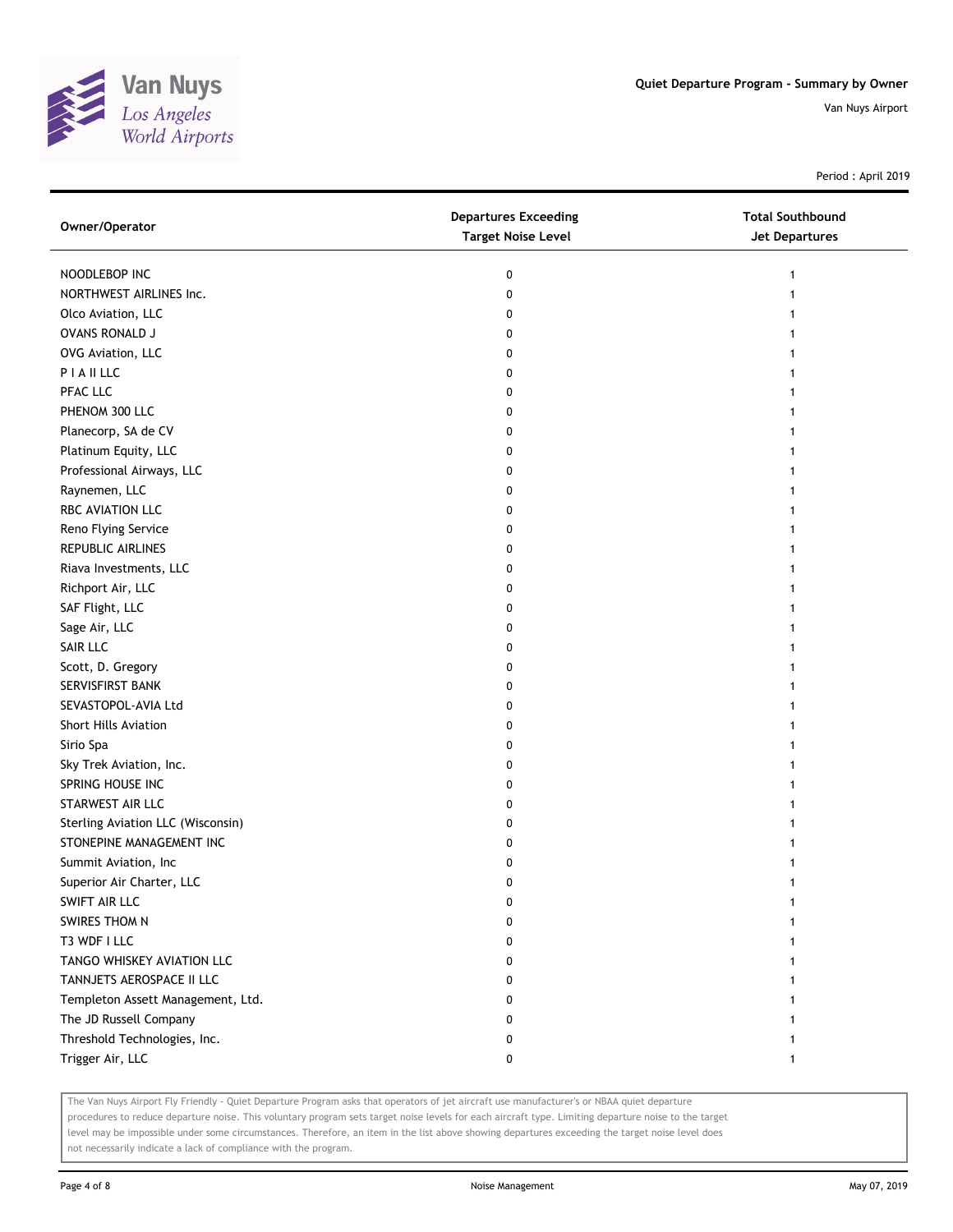

Period : April 2019

| Owner/Operator                           | <b>Departures Exceeding</b><br><b>Target Noise Level</b> | <b>Total Southbound</b><br>Jet Departures |
|------------------------------------------|----------------------------------------------------------|-------------------------------------------|
| TVPX Aircraft Solutions, Inc.            | 0                                                        | 1                                         |
| UNIVERSAL HEALTH MANAGEMENT LLC          | 0                                                        | 1                                         |
| VCSGV, LLC                               | 0                                                        |                                           |
| Volaris                                  | 0                                                        | 1                                         |
| Voyager Jet Center, LLC                  | 0                                                        | 1                                         |
| West Air (USA)                           | 0                                                        | 1                                         |
| Williams Communities, LLC                | 0                                                        | 1                                         |
| Williams International Company, LLC      | 0                                                        | 1                                         |
| Wilshire Associates, Inc.                | 0                                                        | 1                                         |
| <b>WTB Financial Corporation</b>         | 0                                                        |                                           |
| XOJET Inc                                | 0                                                        |                                           |
| YOUR JET LLC                             | 0                                                        | 1                                         |
| Aereo Cabo, SA de CV                     | 0                                                        | 2                                         |
| Ameriflight                              | 0                                                        | 2                                         |
| A-Ron Resources, LLC                     | 0                                                        | $\mathbf{2}$                              |
| Aviation Consultants of Aspen, Inc.      | 0                                                        | 2                                         |
| Aviation Leasing Group, Inc.             | 0                                                        | $\overline{2}$                            |
| Aviation Services, LLC                   | 0                                                        | 2                                         |
| AZ CHARTERS LLC                          | 0                                                        | 2                                         |
| Baker Aviation, LLC                      | 0                                                        | $\overline{2}$                            |
| Bakersfield Jet Center by Loyds Aviation | 0                                                        | $\overline{2}$                            |
| Beverly Hills Exotic Collection, LLC     | 0                                                        | $\overline{2}$                            |
| Calvin Klein Studio, LLC                 | 0                                                        | 2                                         |
| Cinco Air Charter, LLC                   | 0                                                        | 2                                         |
| Club Jet                                 | 0                                                        | $\overline{2}$                            |
| Cohen Aviation Leasing, LLC              | 0                                                        | 2                                         |
| COMMERCIAL ENTERPRISES INC               | 0                                                        | $\overline{2}$                            |
| Cutter Aviation, Inc.                    | 0                                                        | 2                                         |
| Delta Private Jets                       | 0                                                        | 2                                         |
| DT Equipment Leasing, LLC                | 0                                                        | 2                                         |
| Elite Air, Inc.                          | 0                                                        | $\overline{2}$                            |
| Envoy Air                                | 0                                                        | $\mathbf{2}$                              |
| <b>EUROWINGS Luftverkehrs AG</b>         | 0                                                        | 2                                         |
| Executive Jet Management                 | 0                                                        | $\overline{2}$                            |
| <b>ExpressJet Airlines</b>               | 0                                                        | 2                                         |
| <b>FE 5272 LLC</b>                       | 0                                                        | $\mathbf{2}$                              |
| Fleet Unlimited, Inc.                    | 0                                                        | 2                                         |
| FLEXJET LLC                              | 0                                                        | $\mathbf{2}$                              |
| Flightcraft Inc                          | 0                                                        | 2                                         |
| FT Enterprise Transport Systems, LLC     | 0                                                        | $\mathbf{2}$                              |
| Gama Charters, Inc.                      | 0                                                        | $\mathbf{2}$                              |

The Van Nuys Airport Fly Friendly - Quiet Departure Program asks that operators of jet aircraft use manufacturer's or NBAA quiet departure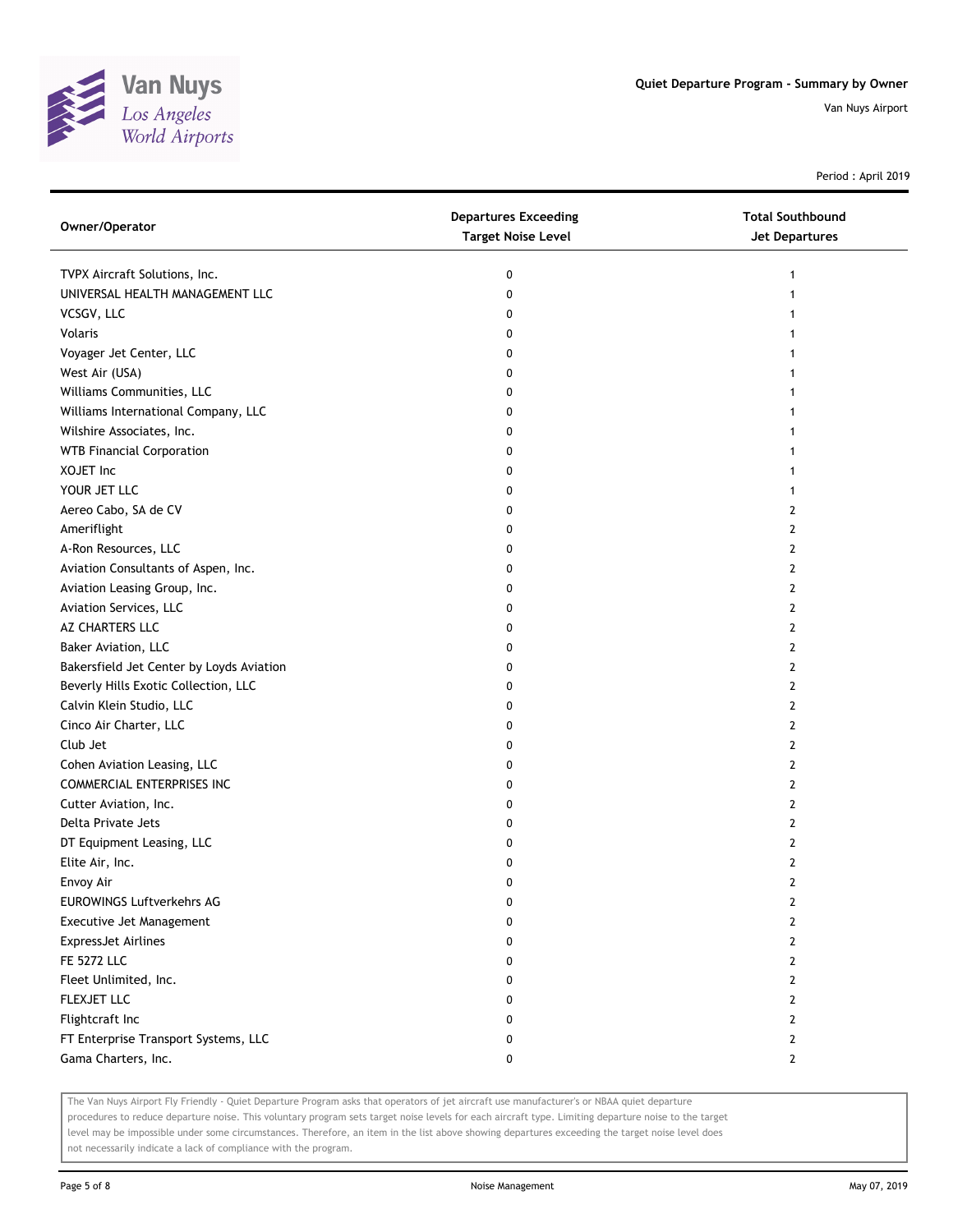

Period : April 2019

| Owner/Operator                      | <b>Departures Exceeding</b><br><b>Target Noise Level</b> | <b>Total Southbound</b><br>Jet Departures |
|-------------------------------------|----------------------------------------------------------|-------------------------------------------|
| <b>GARRIOTT ROBERT</b>              | 0                                                        | 2                                         |
| Giostyle                            | 0                                                        | 2                                         |
| Glass Aviation, Inc.                | 0                                                        | $\mathbf{2}$                              |
| Global Aviation, Inc.               | 0                                                        | 2                                         |
| Highlands Group, LLC                | 0                                                        | 2                                         |
| Jet Linx Aviation, LLC              | 0                                                        | 2                                         |
| Kalitta Charters, LLC               | 0                                                        | 2                                         |
| Lavinia Aircraft Leasing, LLC       | 0                                                        | $\mathbf{2}$                              |
| MAIRO, LLC                          | 0                                                        | $\mathbf{2}$                              |
| <b>MB Airways</b>                   | 0                                                        | $\overline{2}$                            |
| Med Air, LLC                        | 0                                                        | $\mathbf{2}$                              |
| Merle Norman Cosmetics, Inc.        | 0                                                        | 2                                         |
| Mike Post Productions, Inc.         | 0                                                        | $\mathbf{2}$                              |
| Moser Aviation, LLC                 | 0                                                        | 2                                         |
| Najafi Aviation, LLC                | 0                                                        | 2                                         |
| Pacific Coast Jet Charter, Inc.     | 0                                                        | 2                                         |
| Paragon Transport Management, LLC   | 0                                                        | 2                                         |
| Presidential Aviation, Inc.         | 0                                                        | $\overline{2}$                            |
| Prime Jet, LLC                      | 0                                                        | $\overline{2}$                            |
| <b>REGISTRATION PENDING</b>         | 0                                                        | 2                                         |
| RNW ENTERPRISES LLC                 | 0                                                        | $\overline{2}$                            |
| Silicon Valley Express, Inc.        | 0                                                        | 2                                         |
| Southwest Aircraft Charter, LC      | 0                                                        | $\overline{2}$                            |
| Starbase Aviation                   | 0                                                        | 2                                         |
| Terra Dulce, LLC                    | 0                                                        | 2                                         |
| TEXTRON FINANCIAL CORP              | 0                                                        | 2                                         |
| The Coffman Companies, Inc          | 0                                                        | 2                                         |
| TriPacific Managers, Inc.           | 0                                                        | $\mathbf{2}$                              |
| TVPX AIRCRAFT SOLUTIONS INC TRUSTEE | 0                                                        | $\mathbf{2}$                              |
| United Medical Devices, LLC         | 0                                                        | $\overline{2}$                            |
| Western Precooling Systems          | 0                                                        | $\overline{2}$                            |
| WILMINGTON TRUST CO TRUSTEE         | 0                                                        | $\mathbf{2}$                              |
| Worldwide Jet Charter, LLC          | 0                                                        | 2                                         |
| 3031 LLC                            | 0                                                        | 3                                         |
| Aviation Consultants, Inc.          | 0                                                        | 3                                         |
| <b>AVJET Corporation</b>            | 0                                                        | 3                                         |
| <b>Bannert Air</b>                  | 0                                                        | 3                                         |
| Canyon Partners, LLC                | 0                                                        | 3                                         |
| Channel Island Aviation, Inc.       | 0                                                        | 3                                         |
| Chicago Jet Group LLC               | 0                                                        | 3                                         |
| CJ LEASING SERVICES LLC             | 0                                                        | 3                                         |

The Van Nuys Airport Fly Friendly - Quiet Departure Program asks that operators of jet aircraft use manufacturer's or NBAA quiet departure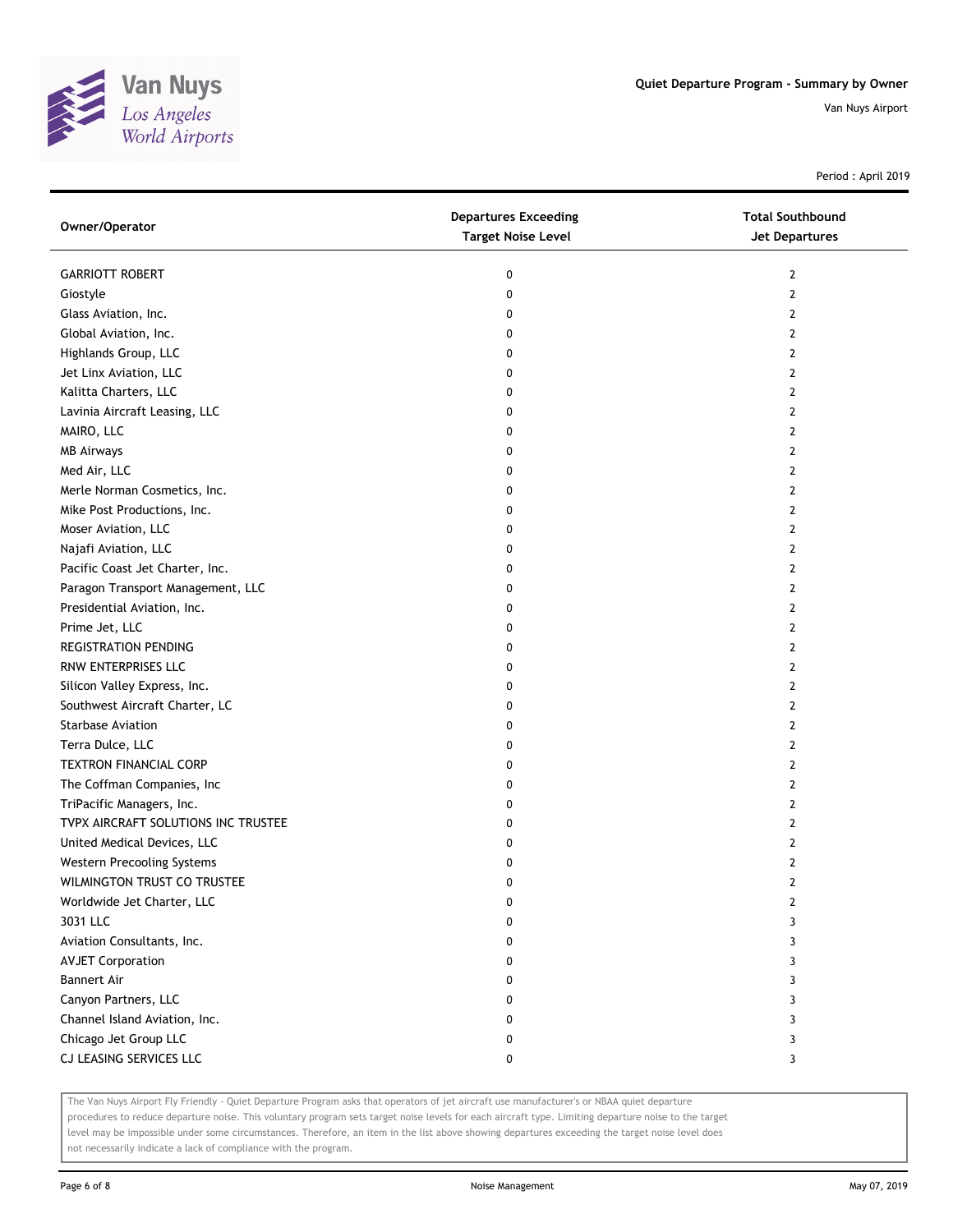

Period : April 2019

| Owner/Operator                     | <b>Departures Exceeding</b><br><b>Target Noise Level</b> | <b>Total Southbound</b><br>Jet Departures |
|------------------------------------|----------------------------------------------------------|-------------------------------------------|
| ExcelAire Service, Inc.            | 0                                                        | 3                                         |
| Fair Wind Air Charter              | 0                                                        | 3                                         |
| Flexjets                           | 0                                                        | 3                                         |
| Flightworks                        | 0                                                        | 3                                         |
| Global Air Charters, Inc.          | 0                                                        | 3                                         |
| <b>GODFREY JOHN F</b>              | 0                                                        | 3                                         |
| Jet Aviation Flight Services, Inc. | 0                                                        | 3                                         |
| Jet Linx Aviation LLC              | 0                                                        | 3                                         |
| Jet Ready                          | 0                                                        | 3                                         |
| Journey Aviation, LLC              | 0                                                        | 3                                         |
| KMR Aviation, Inc.                 | 0                                                        | 3                                         |
| MAC Aircraft Sales, LLC            | 0                                                        | 3                                         |
| PMC Global, Inc.                   | 0                                                        | 3                                         |
| SIEBEL JAMES A                     | 0                                                        | 3                                         |
| South Aviation Inc                 | 0                                                        | 3                                         |
| Starjet, Inc.                      | 0                                                        | 3                                         |
| Trans-Pacific Air Charter, LLC     | 0                                                        | 3                                         |
| <b>UPS Airlines</b>                | 0                                                        | 3                                         |
| VistaJet Limited                   | 0                                                        | 3                                         |
| Culbertson Aviation, LLC           | 0                                                        |                                           |
| Desert Jet, LLC                    | 0                                                        |                                           |
| Flexjet LLC                        | 0                                                        | 4                                         |
| GULFSTREAM AEROSPACE CORP          | 0                                                        |                                           |
| Kolob Canyons Air Services         | 0                                                        |                                           |
| Mountain Aviation, Inc             | 0                                                        |                                           |
| Oakmont Corporation                | 0                                                        |                                           |
| RAYCO INDUSTRIES INC               | 0                                                        | 4                                         |
| Sands Aviation, LLC                | 0                                                        |                                           |
| South Aviation, Inc.               | 0                                                        |                                           |
| VICTOR ROMEO LLC                   | 0                                                        |                                           |
| Westman Development, LLC           | 0                                                        |                                           |
| Cove Aviation Partners, LLC        | 0                                                        | 5                                         |
| Pacific Coast Jet, LLC             | 0                                                        | 5                                         |
| TEXTRON AVIATION INC               | 0                                                        | 5                                         |
| Trans-Exec Air Service, Inc.       | 0                                                        | 5                                         |
| Windsor Jet Management             | 0                                                        | 5                                         |
| ZALA GROUP LLC                     | 0                                                        | 5                                         |
| Executive Airlines, SL             | 0                                                        | 6                                         |
| Hollister Aviation, LLC            | 0                                                        | 6                                         |
| NETJETS SALES INC                  | 0                                                        | 6                                         |
| Priester Aviation, LLC             | 0                                                        | 6                                         |

The Van Nuys Airport Fly Friendly - Quiet Departure Program asks that operators of jet aircraft use manufacturer's or NBAA quiet departure